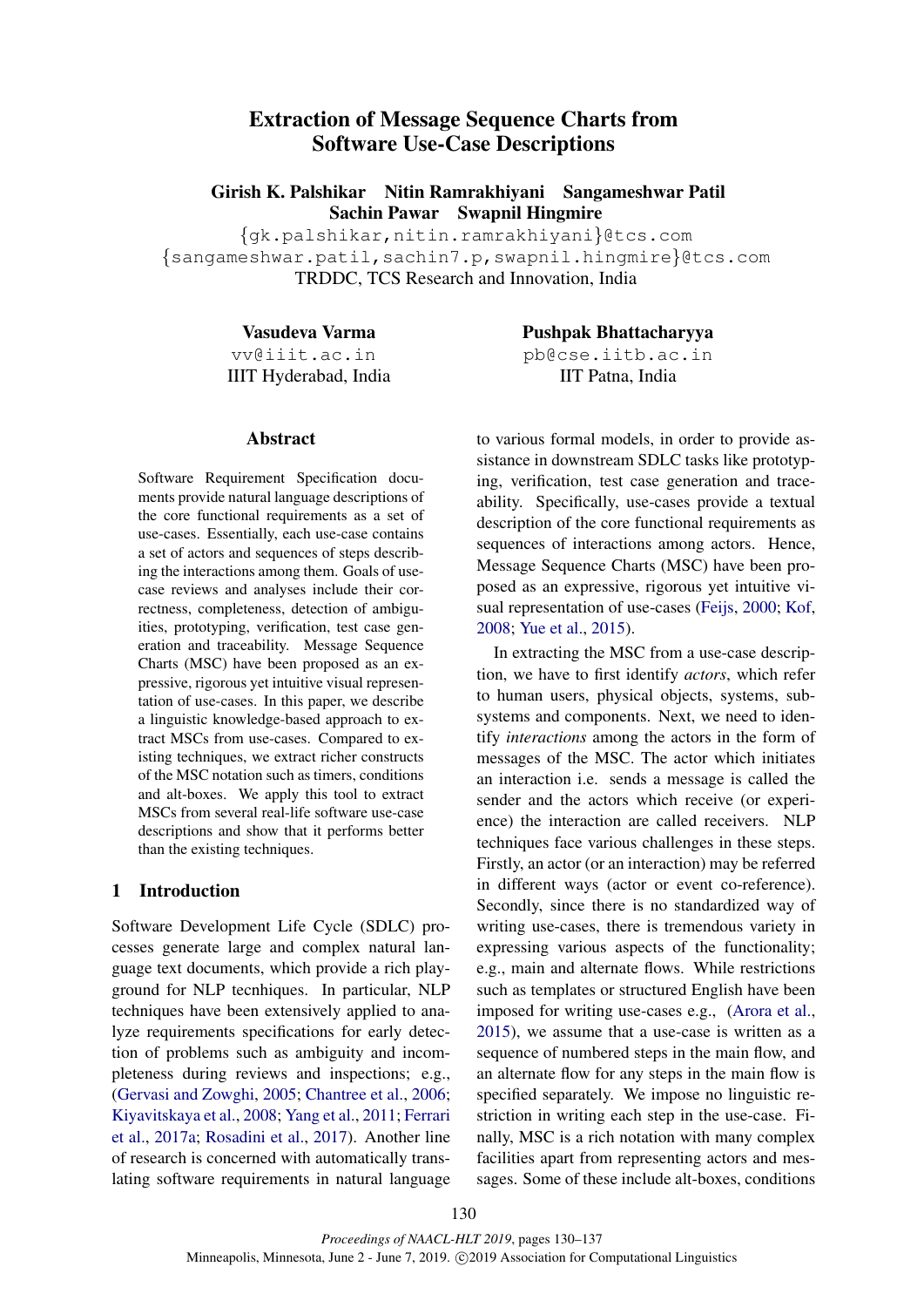<span id="page-1-0"></span>

| <b>Use Case:</b> Move to Station                                                  |  |  |  |  |  |  |  |
|-----------------------------------------------------------------------------------|--|--|--|--|--|--|--|
| Actors: Supervisory System, AGV system, motor, vehicle, arrival sensor, robot arm |  |  |  |  |  |  |  |
| <b>Main Flow:</b>                                                                 |  |  |  |  |  |  |  |
| 1. The Supervisory System sends a message to the AGV system requesting it to move |  |  |  |  |  |  |  |
| to a factory station and load a part.                                             |  |  |  |  |  |  |  |
| 2. The AGV System commands the motor to start moving.                             |  |  |  |  |  |  |  |
| 3. The motor notifies the AGV System that the vehicle has started moving.         |  |  |  |  |  |  |  |
| 4. The AGV System sends a Departed message to the Supervisory System.             |  |  |  |  |  |  |  |
| 5. The arrival sensor notifies the AGV System that it has arrived at factory      |  |  |  |  |  |  |  |
| station.                                                                          |  |  |  |  |  |  |  |
| 6. The AGV System determines that this station is the destination station and     |  |  |  |  |  |  |  |
| commands the motor to stop moving.                                                |  |  |  |  |  |  |  |
| 7. The motor notifies the AGV System that the vehicle has stopped moving.         |  |  |  |  |  |  |  |
| 8. The AGV System commands the robot arm to load the part within 10 seconds.      |  |  |  |  |  |  |  |
| 9. The arm notifies the AGV System that the part has been loaded.                 |  |  |  |  |  |  |  |
| 10. The AGV System sends an Arrived message to the Supervisory System.            |  |  |  |  |  |  |  |
| <b>Alternate Flow:</b>                                                            |  |  |  |  |  |  |  |
| 1. Step 6 to Step 10: If the vehicle arrives at a different station from the      |  |  |  |  |  |  |  |
| destination station, the vehicle passes the station without stopping and sends a  |  |  |  |  |  |  |  |
| Passed factory station without stopping message to the Supervisory System.        |  |  |  |  |  |  |  |

Table 1: Sample use-case description

and timers. It is challenging to detect appropriate parts of the input text which can be mapped to these constructs. Table [1](#page-1-0) shows an example usecase and Figure [1](#page-1-1) shows the corresponding MSC.

<span id="page-1-1"></span>msc A1 = the AGV system; A2 = the motor; A3 = The Supervisory System; A4 = arrival sensor; A5 = vehicle; A6 = robot arm



Figure 1: MSC corresponding to the use-case description in Table [1](#page-1-0)

In this paper, we describe our approach to extract MSCs from use-cases based on Open Information Extraction (OpenIE) [\(Mausam,](#page-7-10) [2016\)](#page-7-10). OpenIE extracts structured information from a sentence in the form of relation tuples representing a relation between its subject and one or more objects. We use OpenIE to extract candidate messages and their senders / receivers. We further use WordNet and dependency parsing<sup>[1](#page-1-2)</sup> for filtering the OpenIE candidates and obtaining the final set of messages to be depicted on the MSC.

The MSC representation supports richer constructs such as *timers*, *conditions* and *alt-boxes*. *Timers* represent start and end of specific time durations related to the messages and are shown by hourglass shaped markers. For instance, to capture the information that part loading should be completed in 10 seconds (Step 8 in Table [1\)](#page-1-0), a timer can be used. Accordingly, Figure [1](#page-1-0) shows a timer of duration 10 seconds on the timeline of the actor "the AGV system". *Conditions* represent state or situation of one or more actors and are shown as text labels inside hexagonal boxes. In Figure [1,](#page-1-1) a condition is shown on the timeline of the actors - "the AGV system" and "the motor" denoting the state of the system to be at the destination station. *Alt-boxes* are used to represent an alternate control flow with respect to a certain condition applicable to a set of actors. They are denoted using demarcating lines separating the normal and alternate set of messages. In the example (Table [1\)](#page-1-0), based on the condition of the station at which the vehicle has arrived, the step mentioned as alteranate flow or the steps 6 to 10 of the normal flow need to be followed. This branching is depicted using the alt-

<span id="page-1-2"></span><sup>&</sup>lt;sup>1</sup>In this paper, we use the Stanford CoreNLP [\(Manning](#page-7-11) [et al.,](#page-7-11) [2014\)](#page-7-11) pipeline for dependency parsing.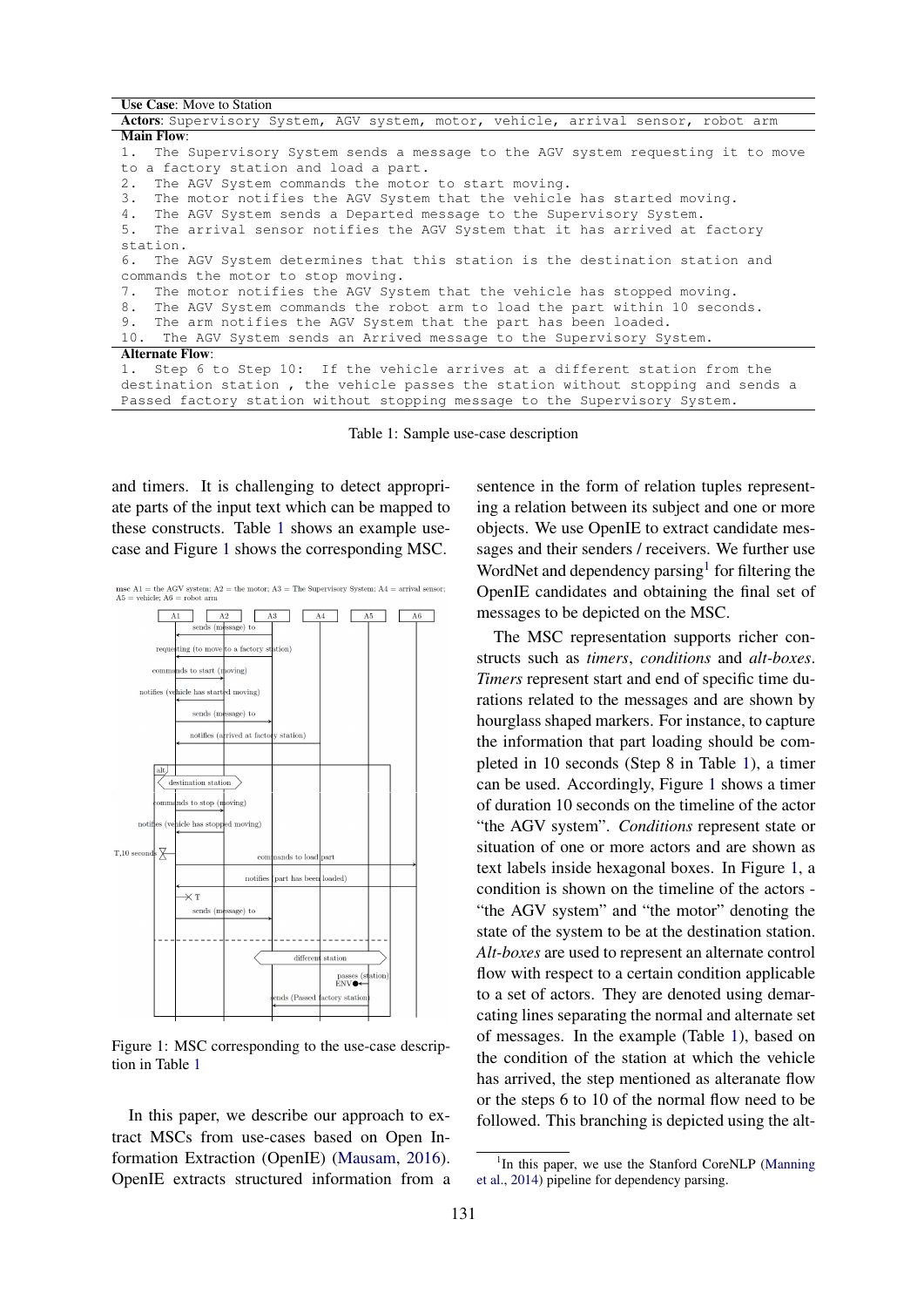box shown in Figure [1.](#page-1-1)

The paper is organized as follows. Section 2 covers the related work; Section 3 describes the MSC extraction approach; Section 4 describes the experiments and discusses one of the use-cases in detail; Section 5 concludes the paper.

## 2 Related Work

[Feijs](#page-7-6) [\(2000\)](#page-7-6) studies the relationship between natural language use cases and message sequence charts. He uses context-free generative grammars for natural language description of use-cases that use object-oriented system development methods. However, this study focuses on simple sentences and sentences with coordination and subordination. Moreover, this study does not discuss empirical evaluation of the use-case to MSC conversion.

[Kof](#page-7-12) [\(2007a\)](#page-7-12) proposes a method for representing a software requirement document using a MSC. This method takes a software requirement document and a list of valid actors as its inputs. For a verb in a sentence it generates a message such that the valid actor appearing before the verb is identified as the sender, the valid actor appearing immediately after the verb is identified as the receiver and the text starting from the verb and ending before the receiver is identified as the message label. [Kof](#page-7-13) [\(2007b\)](#page-7-13) further extends this approach to include sentences with multiple verbs, conjunctions and passive voice. [Kof](#page-7-12) [\(2007a\)](#page-7-12) also proposes a set of heuristics to handle missing sender or receiver of a message. A key limitation of this method is that it ignores syntactic as well as semantic relations between the verb and its corresponding sender or receiver. Hence it is possible that some of the <sender, message label, receiver> tuples may not be valid semantically. It is important to note that Kof [\(2007a;](#page-7-12) [2007b\)](#page-7-13) do not focus on other features of MSC such as conditions, timers and altboxes.

### 3 MSC Extraction

In this section, we describe our approach for creation of an MSC for a given use-case description. The approach involves running OpenIE based extraction on the input use-case text and processing it further for extracting the MSC elements namely actors and messages. Additionally, the approach applies a set of linguistic rules to extract conditions, alt boxes and timers.

Processing input using OpenIE: Use-case descriptions generally use well-written English. Over such text, generation of candidate messages requires a simple relation and argument extractor. We thus propose use of the OpenIE framework which provides tuples of the form (left argument, relation, right argument 1, right argument  $2, \ldots$ ) along with confidence scores with each tuple. We first process the input use-cases through the OpenIE technique described in [\(Mausam](#page-7-14) [et al.,](#page-7-14) [2012;](#page-7-14) [Mausam,](#page-7-10) [2016\)](#page-7-10) and obtain a list of candidate messages.

Defining Actors in Software Engineering Use-Cases: In general [\(Bedi et al.,](#page-7-15) [2017;](#page-7-15) [Patil et al.,](#page-7-16) [2018;](#page-7-16) [Palshikar et al.,](#page-7-17) [2019\)](#page-7-17), the notion of actors in MSC is based on named entities of the types - PERSON, LOCATION and ORGANIZATION. However, in the software requirements domain, these may not be the only entities interacting with each other. This criteria is extended and is proposed to include:

- PERSONS (Human SYSTEM users), OR-GANIZATIONS and LOCATIONS
- SYSTEMS (such as Supervisory System, Library System)
- Persistent components of SYSTEMS (such as servers, databases, customer accounts)
- Persistent processes in the SYSTEM (such as schedulers, daemons)
- SYSTEM components (GUI elements like buttons, menus, and similar)

Also, as part of the definition of actors, it is important to exclude the following entities seen in software requirements text.

- Attributes of the above entities (such as usernames, passwords)
- Transient entities and business processes (such as requests, responses, registration process)

To realize this definition of actors we propose a WordNet based approach and check if a candidate actor is a valid actor. We refer to this verification while identifying messages.

We consider all noun phrases as candidate actors and then filter them based on two criteria. If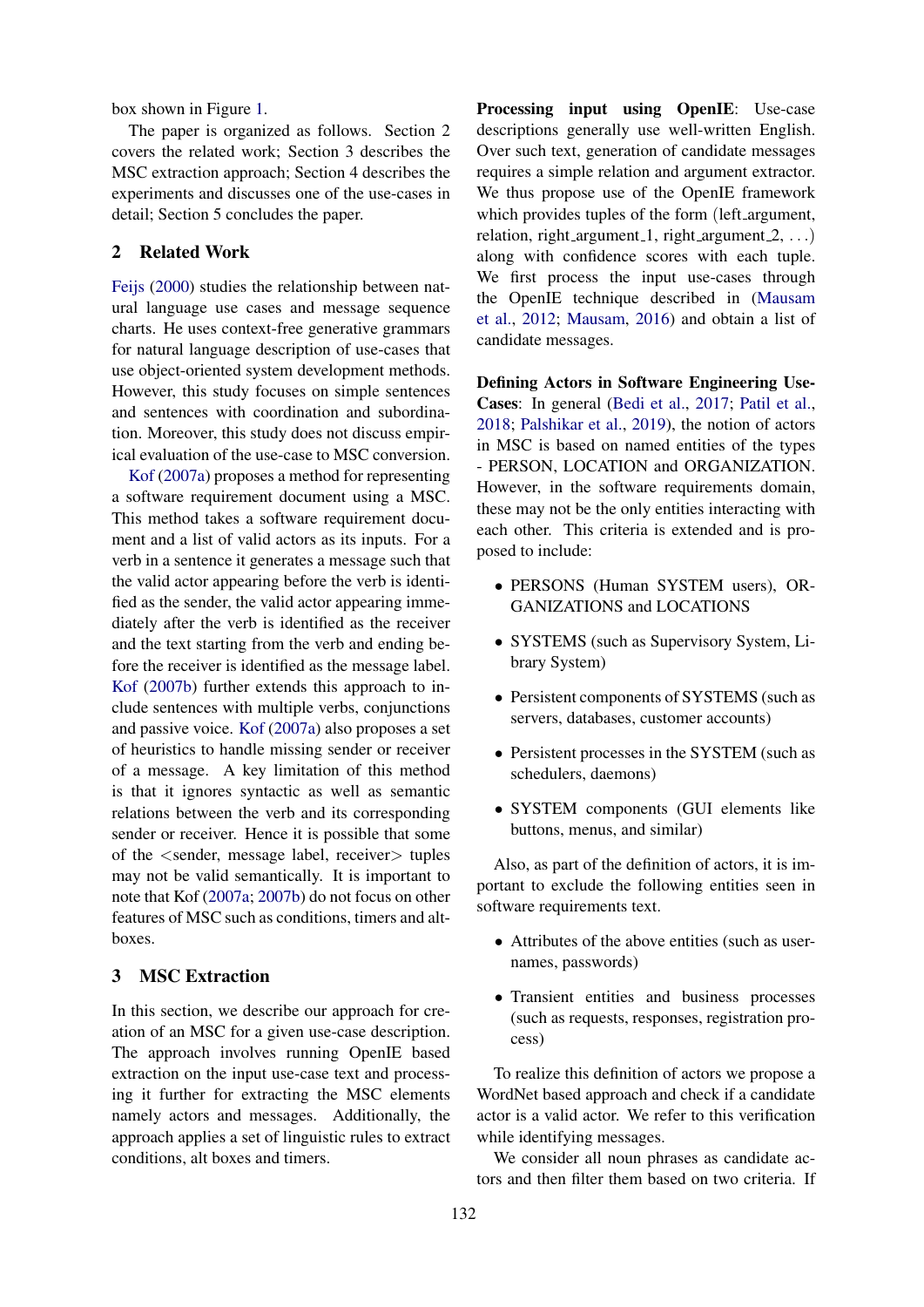the head word of the noun phrase has certain specific senses as part of its WordNet hypernym hierarchy, we consider it as a valid actor. These specific senses are gathered manually through observation and consist of "Physical Object" (sense 1), "thing" (sense 4 and sense 12), "matter" (sense 3), "substance" (sense 1 and 4) and "Causal agent" (sense 1). This filters out abstract entities which are not actors such as request, response and message.

To allow computer and system related nouns which are abstract in nature and have none of the above specified senses in their hypernym path, we apply the second criteria. We allow nouns with head words having the following senses in their hypernym hierarchy: "Computer", "Computer File" and "database".

Identifying Messages: For identifying messages, we begin by considering output of the OpenIE tool on the use-case text which gives us a set of tuples in each sentence. These candidate message tuples are given input to the message identification approach and the list of filtered messages with their senders and receivers are obtained as output. The message identification approach is described in Algorithm [1.](#page-3-0)

The algorithm iterates over the set of OpenIE tuples. For each tuple, it checks if the left argument is a valid actor which is the sender of the message. The valid actor check is based on the proposed definition of actors. If the left argument is not a valid actor the tuple is ignored. This ensures that each message has a valid sender.

For each right argument, if it has a single dependency subtree and is a valid actor, the tuple is regarded as a valid message. If the subtree is not a valid actor but is dependent to the relation it is appended to the relation string. In the case when there are multiple subtrees in a right argument, subtrees with their head words as valid actors are considered receivers of the message.

Extracting Conditions: We consider a text fragment in a use-case as a *condition*, if it denotes a state or property and the set of associated actors are those that are "involved" in that condition. A condition text is often either a verb phrase (VP) (has stopped moving), a noun phrase (NP) (power failure) or an adjective phrase (ADJP), though sometimes a prepositional phrase (PP) is also observed. Since not all VPs or NPs are Algorithm 1: *identify messages* 

<span id="page-3-0"></span>

|                | <b>Input:</b> $T = Set of tuples given by OpenIE for a$             |  |  |  |  |  |  |  |  |
|----------------|---------------------------------------------------------------------|--|--|--|--|--|--|--|--|
|                | sentence. $T = t$ ; t_confidence $\geq$ = threshold                 |  |  |  |  |  |  |  |  |
|                | where each $t =$ (left argument, rel, right                         |  |  |  |  |  |  |  |  |
|                | arguments)                                                          |  |  |  |  |  |  |  |  |
|                | <b>Output:</b> set of messages $M$ with each message $m$            |  |  |  |  |  |  |  |  |
|                | having three attributes: sender, message label                      |  |  |  |  |  |  |  |  |
|                |                                                                     |  |  |  |  |  |  |  |  |
|                | (msg <sub>-label</sub> ) and set of receivers                       |  |  |  |  |  |  |  |  |
| 1              | foreach $tuple$ $t \in T$ do                                        |  |  |  |  |  |  |  |  |
| $\overline{2}$ | $m := ()$                                                           |  |  |  |  |  |  |  |  |
| 3              | if $t.left\_arg$ is a valid actor then                              |  |  |  |  |  |  |  |  |
| 4              | $m.sender := t.left_arg$                                            |  |  |  |  |  |  |  |  |
| 5              | else                                                                |  |  |  |  |  |  |  |  |
| 6              | continue                                                            |  |  |  |  |  |  |  |  |
|                |                                                                     |  |  |  |  |  |  |  |  |
| 7              | $m.msg\_label := t.rel$                                             |  |  |  |  |  |  |  |  |
| 8              | <b>foreach</b> $arg \in t.right\_arguments$ <b>do</b>               |  |  |  |  |  |  |  |  |
| 9              | if arg contains only one dependency                                 |  |  |  |  |  |  |  |  |
|                | $subtree$ then                                                      |  |  |  |  |  |  |  |  |
| 10             | if $arg$ is a valid actor then                                      |  |  |  |  |  |  |  |  |
| 11             | m.receivers $\cup$ arg                                              |  |  |  |  |  |  |  |  |
|                |                                                                     |  |  |  |  |  |  |  |  |
| 12             | else if head of $t$ rel is governor                                 |  |  |  |  |  |  |  |  |
|                | of head of arg then                                                 |  |  |  |  |  |  |  |  |
| 13             | $m.msg\_label := append(m.msg\_label,$                              |  |  |  |  |  |  |  |  |
|                | arg)                                                                |  |  |  |  |  |  |  |  |
|                |                                                                     |  |  |  |  |  |  |  |  |
| 14             | else                                                                |  |  |  |  |  |  |  |  |
| 15             | <b>foreach</b> $dep\_st \in arg's$                                  |  |  |  |  |  |  |  |  |
|                | disjoint dependency subtrees do                                     |  |  |  |  |  |  |  |  |
| 16             | $\mathbf{if}$ dep_st headed by a noun                               |  |  |  |  |  |  |  |  |
|                | and is valid actor <b>then</b>                                      |  |  |  |  |  |  |  |  |
| 17             | m.receivers $\cup$ arg                                              |  |  |  |  |  |  |  |  |
| 18             | else                                                                |  |  |  |  |  |  |  |  |
| 19             | if head of t.rel is governor of                                     |  |  |  |  |  |  |  |  |
|                | head of dep_st <b>then</b>                                          |  |  |  |  |  |  |  |  |
| 20             | $m.msg\_label =$                                                    |  |  |  |  |  |  |  |  |
|                |                                                                     |  |  |  |  |  |  |  |  |
|                | append(m.msg_label,                                                 |  |  |  |  |  |  |  |  |
|                | $dep_st)$                                                           |  |  |  |  |  |  |  |  |
|                |                                                                     |  |  |  |  |  |  |  |  |
|                |                                                                     |  |  |  |  |  |  |  |  |
| 21             | <b>foreach</b> $r$ in m.receivers <b>do</b>                         |  |  |  |  |  |  |  |  |
| 22             | $new_{\text{tuple}} := (m \text{.sender}, m \text{.msg\_label}, r)$ |  |  |  |  |  |  |  |  |
| 23             | $M = M \cup$ (new_tuple)                                            |  |  |  |  |  |  |  |  |
|                |                                                                     |  |  |  |  |  |  |  |  |
| 24             | return M                                                            |  |  |  |  |  |  |  |  |

conditions, we have designed a set of linguistic rules to identify conditions: (1) Any ADJP connected to a copula (or copula-like) verb and also to an actor through nsubj dependency relation (The valve is open). (2) Any VP connected to a copula (or copula-like) verb through auxpass dependency relation and also connected to an actor through nsubjpass dependency relation (The page is refreshed). (3) Any VP connected to a copula-like verb  $v$  (e.g., remains) through an **xcomp** dependency and  $v$  is connected to an actor through nsubj (The engine remains idling). (4) A VP  $V$  connected to cue phrases like  $if,$ upon, in case of, where the head verb of  $V$ has an actor as a part of its dependency subtree (If power to the pump fails). (5) If a NP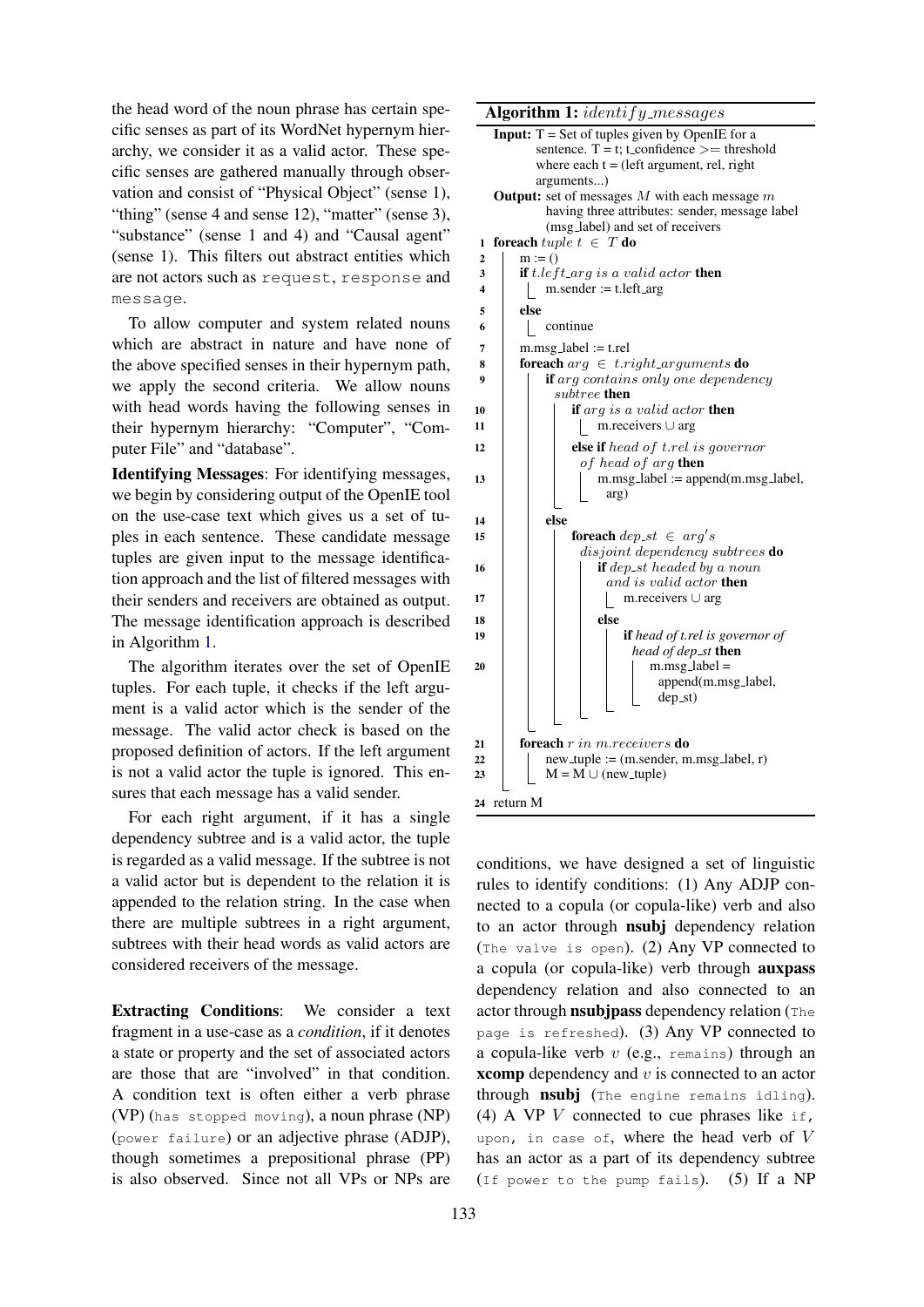is predicative nominal of another NP, the text segment comprising these NPs is considered as a condition (This station is the destination station.)

Extracting Alt-Boxes: Alt boxes in the MSC representation are useful to represent paths alternate to the normal flow of events. This is an important construct especially for use-case descriptions as alternate steps of action occur frequently with software systems. For identifying these alternate paths and representing them as alt boxes in MSCs, we harness the structure of use-case descriptions. As per our observation, there are generally two styles in which alternate paths are specified in use-case descriptions. In one format, the alternate flow is specified separately from the normal. The alternate flow provides a pointer to the set of steps in the normal flow to which it is alternate to. We use this structural information and capture messages from the alternate flow to be shown in "alt" to the corresponding normal flow messages. In another format, the alternate step is specified just after the normal flow step marked by a set of conditional prepositions such as if or prepositional phrases such as in case, in the event of or adverbs such as else, otherwise. We identify these markers with the help of regular expression based patterns and separate the alternate step from the normal step. The later format however, does not provide scope information of alternate steps. Based on observation of multiple use-cases of real software systems, we make an assumption that the scope of the alternate flow begins at the normal flow step with which it is specified and lasts till the last step in the normal flow.

Extracting Timers: MSC supports an important construct - the "timer", to capture interactions which must happen in a time-bound manner. A timer may be attached to an actor's time-line or a condition. Timers in a use-case description are extracted through two steps. Firstly, we identify the durative time expressions in the input use-case description using regular expression based patterns such as  $[0 - 9]$  +  $(millise\nconds|seconds|minutes|hours|days)$ (numbers followed by time period expressions like milliseconds, seconds, minutes, hours, days).

Secondly, using the OpenIE output, we identify the relation for which the time expressions identified in the previous step appears as a temporal argument. We attach a timer to time-line around the message.

### 4 Experimentation Details

#### 4.1 Dataset and Evaluation

We report results in this paper on a set of 4 usecases obtained from publicly available Software Requirement Specifications (SRS) of real life software systems [\(Ferrari et al.,](#page-7-18) [2017b\)](#page-7-18). These usecases are AGV (Automated Guided Vehicle System), G6 & G16 (gamma-j web order system) and EMS (Electronic Monitoring System). Additionally, we use one more use-case (TRAIN) from an internal project dealing with Automatic Train Control systems.

We manually create the gold standard MSC for each use-case and use them to evaluate our extraction system. As part of the evaluation, we compare the performance of our system with a baseline technique proposed in [\(Kof,](#page-7-12) [2007a](#page-7-12)[,b\)](#page-7-13).

We evaluate the proposed approach on five levels of increasing complexity starting from actor identification to complete message extraction:

- 1. Actors : At this level we evaluate the predicted actors with respect to the gold actors. A predicted actor is a true positive if its complete phrase is present exactly in the set of gold actors. False positives and false negatives are accordingly computed.
- 2. Message label : At this level we evaluate only the message label of each predicted message with respect to labels of gold messages. A predicted message label from a sentence is considered as a true positive if the main verb of the label matches the main verb of a gold message from the same sentence. False positives and false negatives are accordingly computed.
- 3. Message label + Sender : At this level we evaluate the combination of message label and sender of each predicted message with respect to the same combination for gold messages. A predicted combination from a sentence is considered as a true positive if it matches the combination from a gold message from the same sentence.
- 4. Message label + Receiver : At this level we evaluate the combination of message label and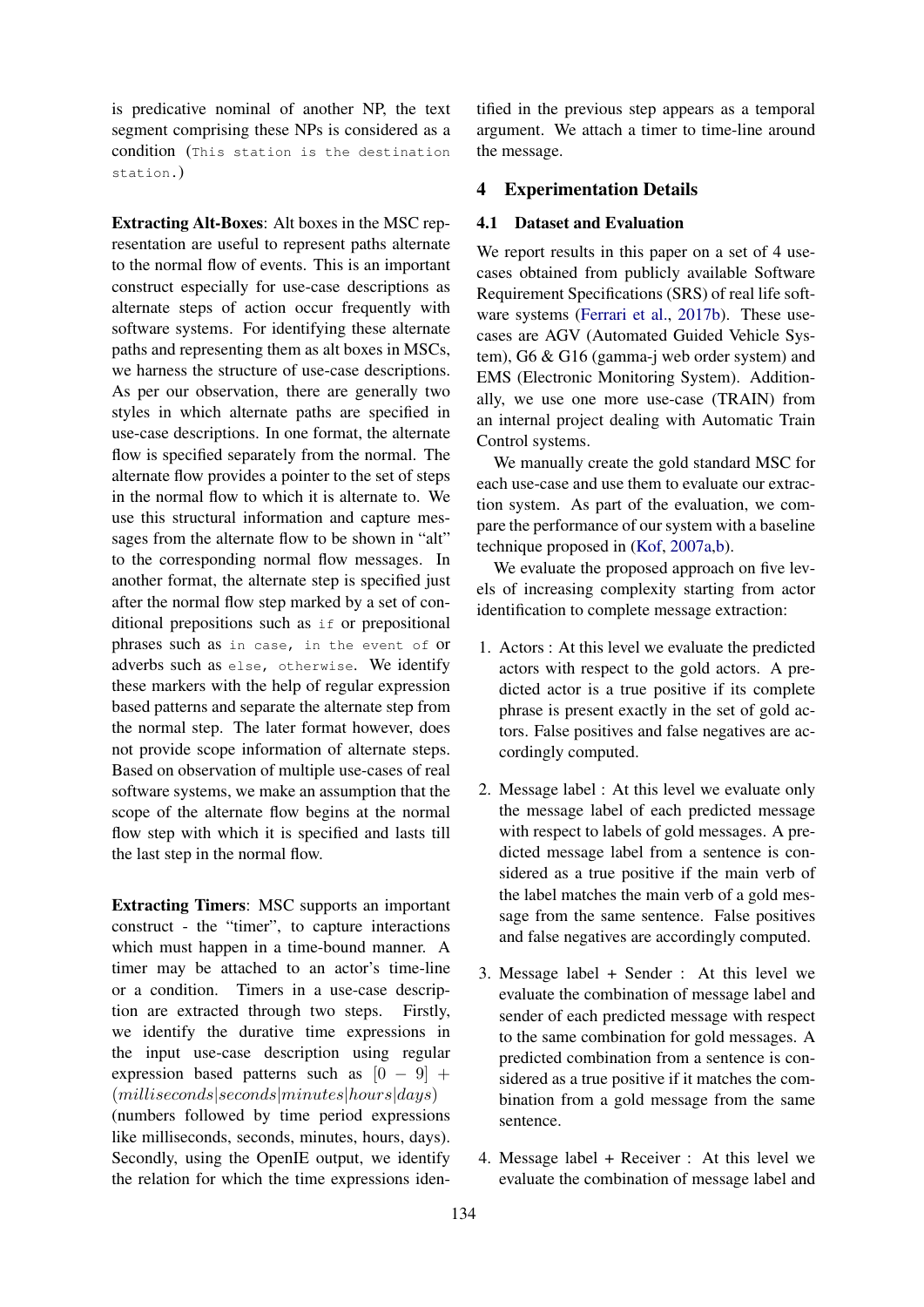<span id="page-5-0"></span>

| Dataset      |   | Actors | Message | Sender | Receiver | Complete |
|--------------|---|--------|---------|--------|----------|----------|
|              |   |        | Label   |        |          | Message  |
| AGV          | В | 0.552  | 0.083   | 0.080  | 0.071    | 0.071    |
|              | М | 0.800  | 0.741   | 0.741  | 0.581    | 0.581    |
| G6           | В | 0.667  | 0.667   | 0.667  | 0.571    | 0.571    |
|              | М | 0.778  | 0.947   | 0.947  | 0.727    | 0.727    |
| G16          | B | 0.667  | 0.769   | 0.769  | 0.571    | 0.571    |
|              | М | 0.800  | 1.000   | 1.000  | 0.933    | 0.933    |
| EMS3         | B | 0.727  | 0.333   | 0.333  | 0.333    | 0.333    |
|              | М | 0.909  | 0.750   | 0.750  | 0.750    | 0.750    |
| <b>TRAIN</b> | B | 0.556  | 0.667   | 0.444  | 0.526    | 0.421    |
|              | М | 0.941  | 0.800   | 0.800  | 0.706    | 0.706    |

Table 2: Comparative performance for MSC Extraction. M: Our approach described in Algorithm [1.](#page-3-0) B: Baseline approach based on Kof [\(2007a;](#page-7-12) [2007b\)](#page-7-13)

receiver of each predicted message with respect to the same combination for gold messages. We compute F1-measure on similar lines as above.

5. Message label + Sender + Receiver : At this level we evaluate the complete message i.e. combination of message label, sender and receiver with respect to the complete gold messages. We compute F1-measure on similar lines as above.

As each level's performance, we report the F1 measure in Table [2.](#page-5-0) Our approach outperforms the baseline on all datasets on all evaluation levels.

For extraction of the complex constructs like conditions, alt-boxes and timers, we employ a set of simple rules described earlier. The baseline technique proposed in [\(Kof,](#page-7-12) [2007a,](#page-7-12)[b\)](#page-7-13) does not focus on identifying these constructs.

#### 4.2 Analysis

It is important to note that performance of the proposed approach is dependent on the performance of tools in the NLP processing backend (which are WordNet, Stanford CoreNLP and OpenIE in this case). We highlight a few error cases to explain the NLP challenges encountered.

OpenIE fails to identify any relation in some sentences. For example, in the sentence System stores order confirmation and order details., OpenIE does not generate any relation of the form <System, stores, order confirmation>, because it identifies "stores" as a noun. Hence our approach fails to identify the messages in this sentence.

In the context of use-case description texts, there are multiple words which have domain specific senses which are not captured by resources like WordNet, e.g., "flag", "ticket", "turnkey", etc. As our approach depends on WordNet to identify valid actors, it may identify certain spurious messages. For example, in the sentence System appends cookie with flag for completed checkout process., our approach identifies "flag" as a valid actor even though in this context it is not. Hence, it creates an incorrect message with sender as "System" and "flag" as receiver.

In use-cases we frequently observe that the actors are part of multiple interactions and a single actor is referred by multiple lexical mentions. Hence, it is necessary to perform coreference resolution to group multiple mentions of an actor and represent it using a canonical mention in the MSC. However, we observed that performing coreference resolution to group coreferring actor mentions together, degrades the performance. The average (over all use-cases) complete message identification performance degrades from an F1 of 74% to 45%. This is because of several incorrect coreference links identified by the Stanford CoreNLP toolkit. E.g., consider the following extract from a use-case: The Supervisory System sends a message to the AGV system requesting it to move to a factory station and load a part. The AGV System commands the motor to start moving. Here, Stanford CoreNLP incorrectly identifies The Supervisory System in the first sentence and The AGV System in the second sentence as coreferences.

These examples point out the NLP challenges faced in automated extraction of MSC and the need for further research.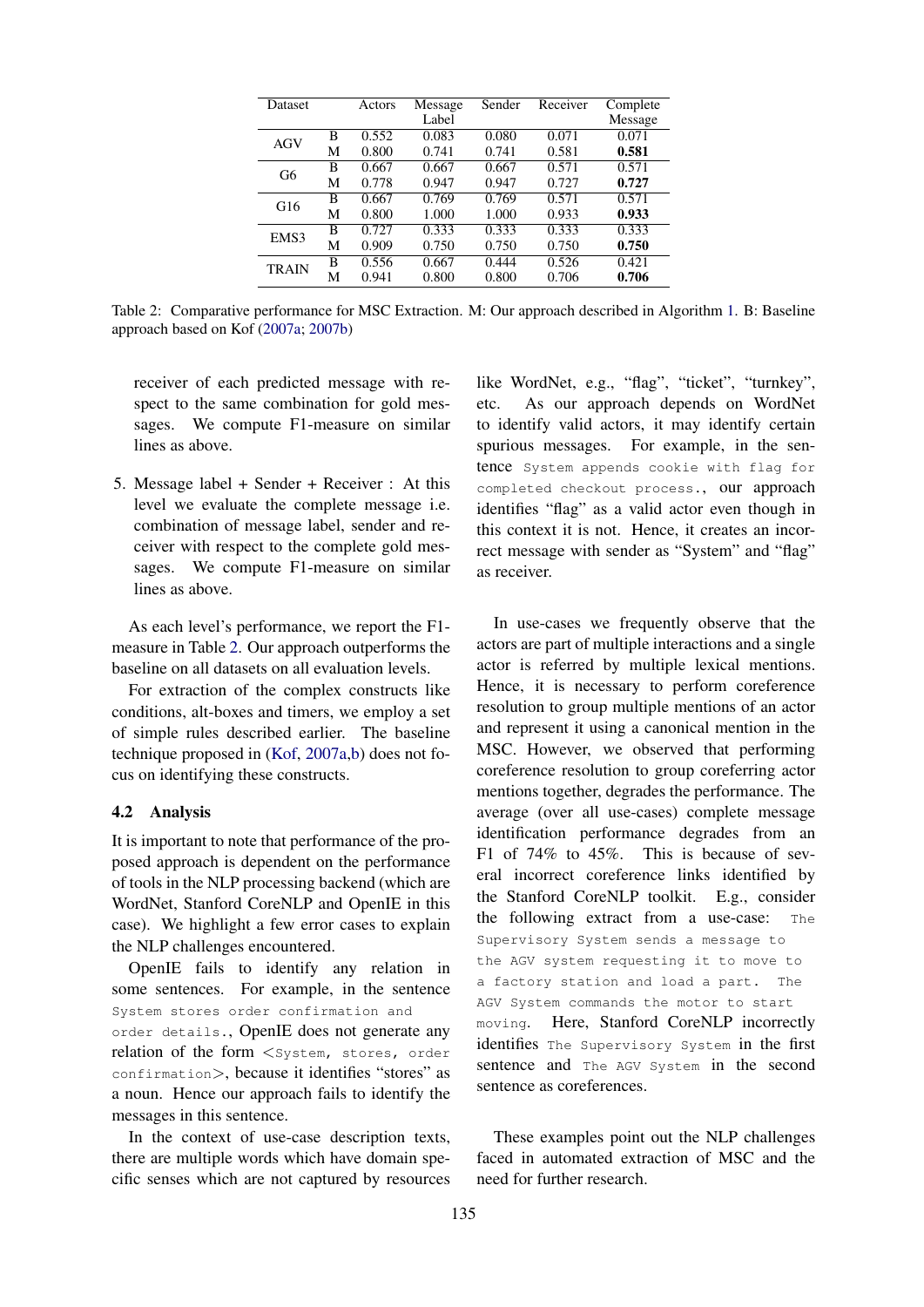<span id="page-6-0"></span>

Figure 2: MSC for sample use-case about addition of a new train in the automated train system

#### 4.3 Discussion on the TRAIN Use-Case

We have used the MSC to analyze the software use-cases for an industrial computer-controlled automated train system. It is used to move ores from mines. The automated train system has following key components: (i) the Railway Controller Software (RCS) system, (ii) the Checker Functionality (CF) system, (iii) the On-Board Computer (OBC) system. The locomotive train is controlled by the RCS. This system is used by various operators such as the crusher operator, etc. A brief use-case about addition of a new locomotive train into the the set of trains already under control of the RCS is described below:-

- 1. Crusher operator provides a TrainOnRail command.
- 2. The data about the train is passed to CF System.
- 3. CF System replies OK to RCS System.
- 4. CF System adds the train to its database.
- 5. At the beginning the state of the train is CM INITIALIZATION.
- 6. OBC System in the train starts initialization.
- 7. After initialization, the state of the train becomes CM AUTOMATIC.
- 8. RCS System sends commands to the CF System for validation.
- 9. CF System confirms validity of command to the RCS System.

Figure [2](#page-6-0) shows the MSC for this use-case. Using the MSC, we are able to identify the gaps in the use-case specification as well as generate test-cases from the use-case. For instance, in the above use-case, the expected behaviour of the automated train system is not specified if the RCS sends a command while the train is still in the CM INITIALIZATION state. The domain expert then clarified that the RCS should never send the commands till the train state becomes CM AUTOMATIC. Based on the tools and techniques [\(Alur et al.,](#page-7-19) [1996\)](#page-7-19) developed for verifying MSC properties, it can be verified that such a sequence of infeasible actions is not specified in the set of given use-cases. Also, it can be verified that there are no contradictions in the given set of usecases. It is also possible to develop test-case outlines using the MSCs prepared from the use-case descriptions. Such test-case generation is part of our future work.

## 5 Conclusions

We explored automatic extraction of Message Sequence Charts (MSC) from use-case descriptions in Software Requirement Specification documents. In this paper, we described an Open IE based approach which uses linguistic knowledge such as dependency parsing and WordNet hypernyms to extract MSCs from use-cases. Compared to existing techniques, we also extracted richer constructs of the MSC notation such as timers, conditions and alt-boxes. Our approach outperforms the baseline on a dataset of five real-life usecases.